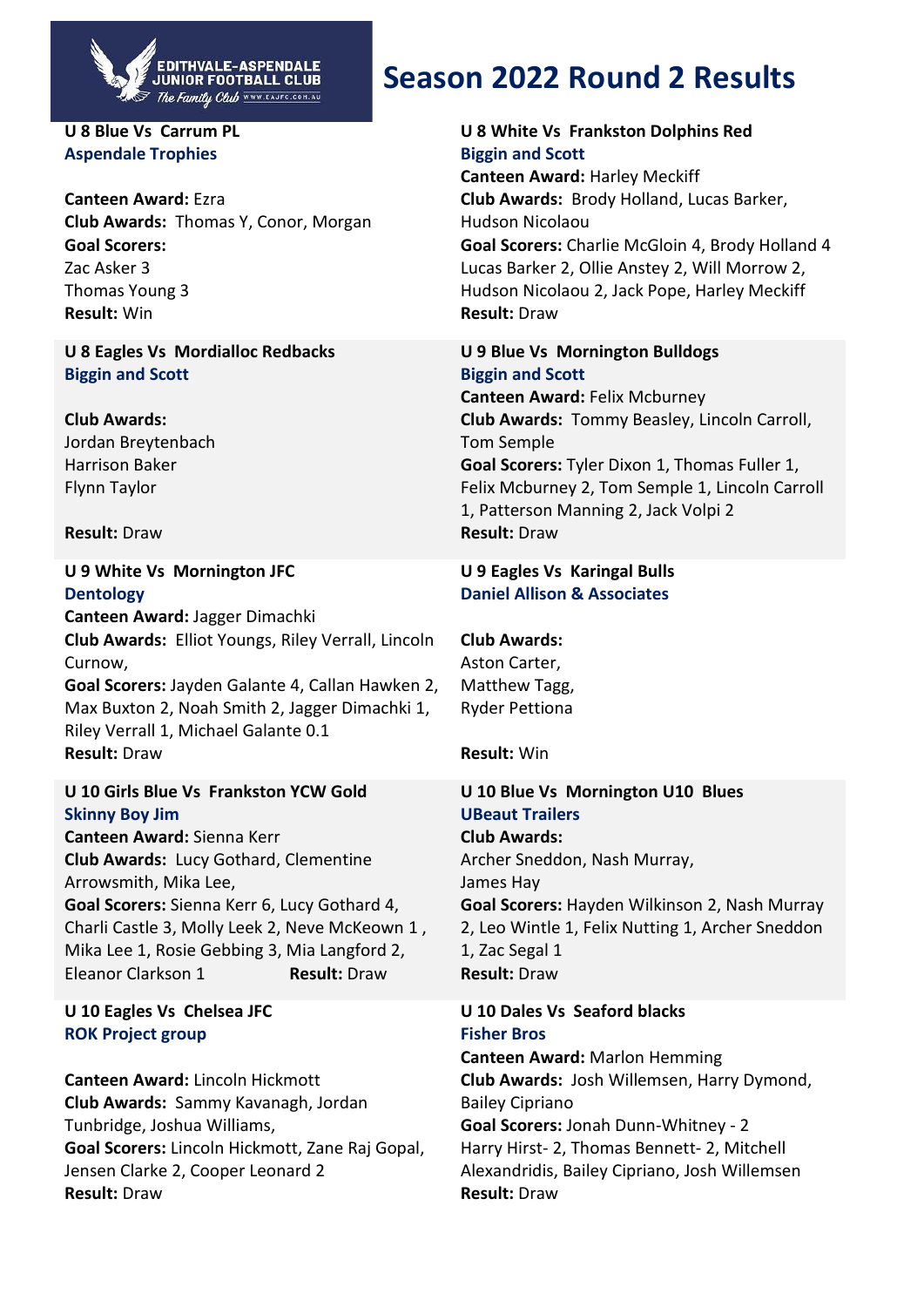

#### **U 11 White Vs Seaford U11 Yellow PBE Electrical**

**Canteen Award:** Archer Lakeland **Club Awards:** Nic Richardson, Hugo Nasr, Louis Enriquez, Will McCallum **Goal Scorers:** Archer Lakeland 2, Will McCallum 1, Harrison Gill 1, Rhys Mitchell 1, Seb Meyer 1, Hugo Nasr 1 **Result:** Win

### **U 12 Girls Blue Vs Frankston Dolphins Attards**

**Canteen Award:** Erin **Club Awards:** Sarah Bailey, Codi Kerr, Remi Seddon,

**Goal Scorers:** Luna Kovac 2, Abbey Leonard 1, Lilly Dixon 1, Leila Gothard 1, Matilda Laughlin 1, Holly Gebbing 1, Sarah Bailey 1 **Result:** Win

### **U 12 Blue Vs Pearcedale Blue ROK Project group**

**Club Awards:** Max Camilleri, Lenny Martin, Hudson Jones, Sol Wonnacott **Goal Scorers:** Sol Wonnacott 4, Cooper Bruce 2, Connor Charles 2, Max Lalor 2, Ben L'Huillier 2, Ben Bowman 2, Hunter Foster 2, Patrick Curtis, Archer Malone, Flynn Patterson, Stefan Fewkes, Jaden Smits, Harvey Wintle, Thomas Batchelor

**Result:** Win **U 13 Blue Vs Mornington White Compass Financial Group**

#### **Goal Scorers:**

Leon Bell 2, Dylan Palmer 2, Tom Demattia 1 Aidan Taylor 1, Tommy Curry 2, Oliver Okulski 1 Thomas Vinen 1

#### **Result:** Win

**U 14 Girls Blue Vs CHELSEA Mordi Florist Canteen Award:** Frankie Eriwata **Club Awards:** Aaliyah Krishnan, Ava Adkins, Zendi Vrondou, Tessa Meeve **Goal Scorers:** Aaliyah Krishnan 1, Sascha Haar 1 **Result:** Loss

# **Season 2022 Round 2 Results**

#### **U 11 Eagles Vs Devon Meadow Black Mentone Toyota**

**Club Awards:** Jacob Jhoomun, Harry Walker, Shay Cleary, Miles Harvey **Goal Scorers:** Shay Cleary 2, Lucas Sears 1, Miles Harvey 4, Harry Walker 2, Thomas Robinson 1

**Result:** Win

**U 12 Girls White Vs Carrum PL Mordi Florist**

**Canteen Award:** Catherine Pieske **Club Awards:** Lexi Bell, Tahlia Fox, Ruby Marsh-Bibb and Lani O'Brien **Goal Scorers:** Amelia (Millie) Baker 2, Eleanor Higham 2 and Catherine Pieske **Result:** Loss

#### **U 12 White Vs Lanwarrin White Unitex**

**Club Awards:** Max Dyett, Charlie Segal, Joel Dean, Noah Leek

#### **Result:** Loss

### **U 13 White Vs Frankston dolphins Basement Construction Services**

**Canteen Award:** Billy Mitchell **Club Awards:** Mali Meleisea, Jackson Parker, Paddy Davidson **Goal Scorers:** Mali Meleisea 1, Paddy Davidson 1, Noah Tyndall 1 **Result:** Loss

### **U 14 Girls White Vs Carrum PL PBE Electrical**

**Club Awards:** Faye Woldemar, Grace Patten, Lucia Dennis, **Goal Scorers:** Stevie Cleary 1

**Result:** Loss